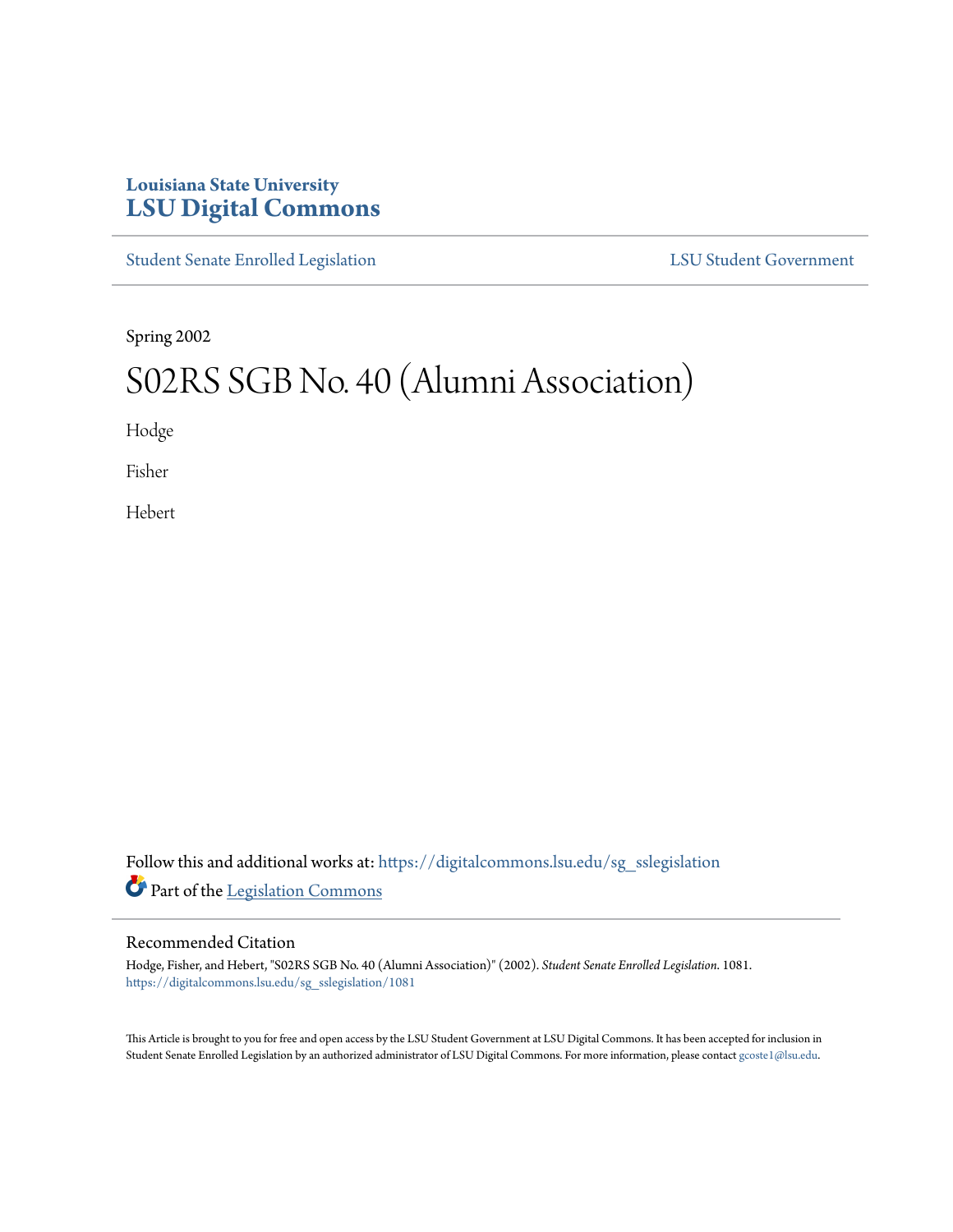**STUDENT GOVERNMENT FINAL**

LOUISIANA STATE UNIVERSITY

# **STUDENT SENATE 17 APRIL 2002 SGB NO. 40 BY: SENATORS HODGE, SPT FISHER & HEBERT**

#### **A BILL**

TO PLACE ON THE FALL 2002 ELECTION BALLOT A REFERENDUM ASKING STUDENTS TO REPEAL THE \$5.00 REQUIRED FEE ASSESSED TO GRADUATING SENIORS TO JOIN THE LSU ALUMNI ASSOCIATION.

- **PARAGRAPH 1:** WHEREAS, IN 1957 THE STUDENT GOVERNMENT OF LSU & A&M COLLEGE WENT BEFORE THE BOARD OF SUPERVISORS REQUESTING A \$5.00 FEE BE ASSESSED TO GRADUATING SENIORS TO JOIN THE LSU ALUMNI ASSOCIATION, AND
- **PARAGRAPH 2:** WHEREAS, THE PURPOSE OF THIS WAS TO ALLOW THE UNIVERSITY TO TURN OVER. THE NAMES OF ALL GRADUATES TO THE LSU ALUMNI ASSOCIATION WHERE A DATABASE WOULD BE MAINTAINED, AND
- **PARAGRAPH 3:** WHEREAS, THE LSU ALUMNI ASSOCIATION IN RECENT YEARS STARTED PROVIDING MEMBERS NAMES TO OTHER OUTSIDE GROUPS SUCH AS CREDIT CARD COMPANIES AND MERCHANDISERS, WHO IN TURN MARKET THEIR PRODUCTS TO MEMBERS OF THE ASSOCIATION, AND
- **PARAGRAPH 4:** WHEREAS, THE \$5.00 FEE IS NOT OPTIONAL, RATHER REQUIRED, HEREBY GIVING STUDENTS NO CHOICE IN WHETHER THEY JOIN THE PRIVATE ORGANIZATION KNOWN AS THE LSU ALUMNI ASSOCIATION, AND
- **PARAGRAPH 5:** WHEREAS, STUDENTS SHOULD NOT BE REQUIRED TO JOIN A PRIVATE ORGANIZATION, RATHER, THE CHOICE SHOULD BE GIVEN TO STUDENTS AS TO WHETHER THEY WANT TO JOIN SUCH AN ORGANIZATION, AND
- **PARAGRAPH 6:** WHEREAS, THIS PROBLEM CAN BE SOLVED BY MAKING THE \$5.00 FEE AN OPTIONAL ONE FOR GRADUATING SENIORS INSTEAD OF MANDATORY.
- **PARAGRAPH 7:** THEREFORE, THE FALL 2002 ELECTION BALLOT SHALL CONTAIN THE FOLLOWING QUESTION:

"SHOULD THE \$5.00 REQUIRED FEE FOR GRADUATING SENIORS TO JOIN THE LSU ALUMNI ASSOCIATION BE REPEALED AND INSTEAD BE OPTIONAL? YES NO "

**PARAGRAPH 8:** THIS BILL SHALL BE EFFECTIVE UPON PASSAGE BY A 2/3 VOTE OF THE LSU & A&M COLLEGE STUDENT SENATE AND A